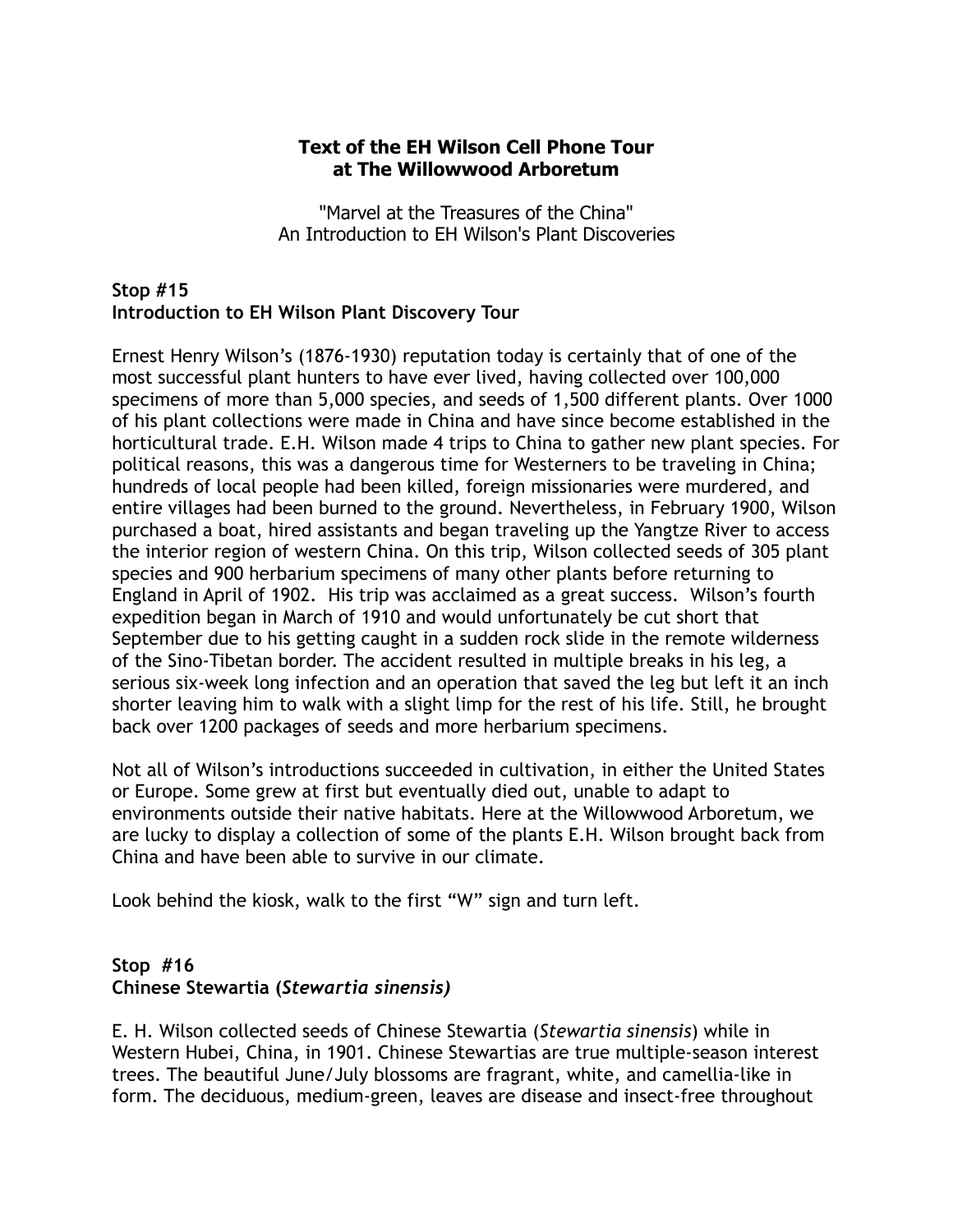the summer, later providing colorful hues of orange, maroon, or beige for autumn display. The autumnal tones of Stewartia vary from tree to tree even within the same species; it has often stated that in terms of fall foliage, no Stewartia is alike! The bark provides dramatic, unusual color year-round, that is especially attractive in the winter landscape. This thin bark peels and curls off in pieces to create an alabaster like collage of beige, reddish-brown, silver, and olive. The beautiful bark patterns are reason enough to plant one of these trees. This tree is a great choice as a specimen tree in a small landscape. Our Stewartia's varying trunk colors are still unexposed but will soon manifest themselves as our specimen approaches maturity.

Turn to your left to stop #17 the Paperbark Maple

# **Stop #17 Paperbark Maple (***Acer griseum***)**

The renowned Paperbark Maple (*Acer griseum*) was first found by Wilson in May of 1901 in China's Hubei province on a steep slope of moist woodlands. Wilson later came to regard it as China's best maple, notable indeed when he knew China lists eighty-five native species of maples. Many horticulturists consider this the best of all the Asian plants Wilson introduced.

It is the bark of this tree that is truly unique. With colors ranging from rich brown to reddish brown to cinnamon, the bark peels off in curling translucent wisps. The effect in the winter landscape, enhanced by snow, is a natural masterpiece. Wilson later wrote "…*Acer griseum,* with its cinnamon-red bark exfoliating like that of the River Birch, is the gem of all maples." This is a slow growing tree usually reaching only 20-30 feet. Paperbark Maple is especially dazzling when given a western exposure on a site that allows the late afternoon and setting sun to illuminate its bark. Careful and judicious pruning is important to allow the tree to reach its full artistic potential. This is a tree that should be encouraged to develop a multiple trunked habit to best show off its beautiful bark.

Walk back toward the stone barn and take the lilac trail. Look for stop #18 Beauty Bush on your right.

# **Stop # 18 BeautyBush (***Kolkwitzia amabilis)*

BeautyBush (*Kolkwitzia amabilis*), found on the watershed of the Han and Yangtze Rivers, is another plant introduced from Wilson's first plant hunting expedition to China. In his book *China Mother of Gardens* Wilson states, "There are many other shrubs that should be grown for their flowers alone, but this list may end with reference to a newcomer aptly styled the Beautybush. About mid-June, each shoot and branchlet develops terminal clusters of pure pink blossoms which transform the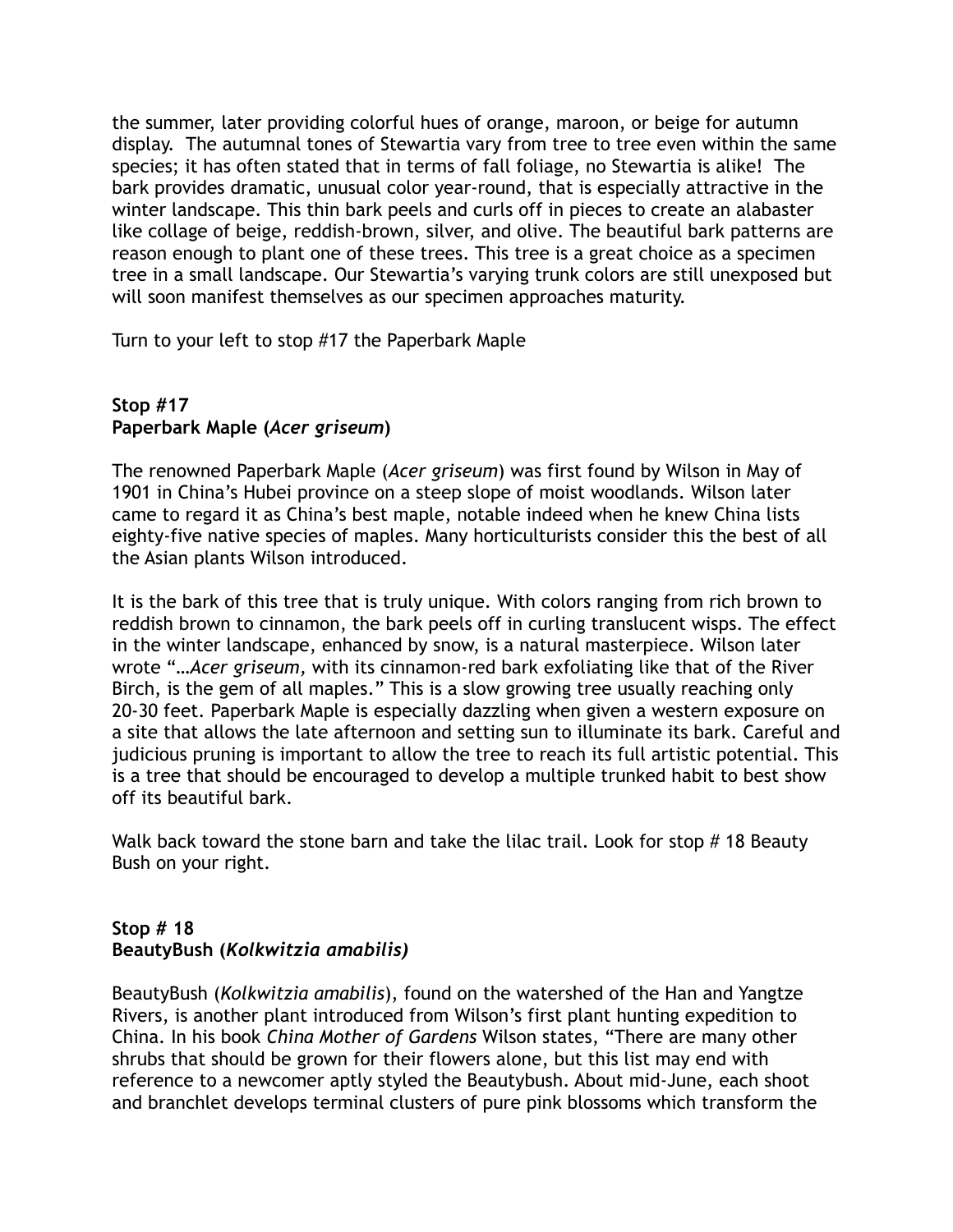whole shrub into a fountain of the purest pink. The flowers are followed by fruits immersed in shining white hairs, which gives it a smoky appearance. It is perfectly hardy, abundantly floriferous and one of the greatest gifts of the Orient to American gardens." This is a plant that many may recognize as an "old fashioned" inhabitant of their grandparents gardens.

Turn right and look for a sign on your right as you follow the path to stop # 19

# **Stop # 19 Dragon Spruce (***Picea asperata)*

Wilson brought the seed of Dragon Spruce *(Picea asperata)* back from China in 1911. Its light-gray-green foliage is striking when seen from a distance and has been given a Chinese name that means "cloud spruce." The leaves are stiff, their tips sharp, making the foliage very prickly, which may have influenced the tree's common name, Dragon Spruce. These trees grow slowly and reach 50-60 feet in height.

Wilson writes, "*Picea asperata* has not been in cultivation long enough for a definite statement to be made, but it gives promise of being a first-class ornamental. It grows freely and has withstood with impunity the severest of New England winters experienced since its introduction some twenty years ago." Our specimen, despite climactic challenges not known in its native haunts, has proven to be a lucky survivor in our landscape. Our Dragon Spruce offers a ruggedly weathered presence to the arboretum grounds.

Follow the path across to the other side past the Dragon Spruce and look to the right for stop #20, Chinese Sweet Gum.

# **Stop #20**

### **Chinese Sweet Gum (***Liquidambar formosana***)**

EH Wilson brought the Chinese Sweet Gum (*Liquidambar formosana*) back from Southern China. This tree is only marginally hardy in our planting zone, so you will most likely not see it in cultivation. It is most noteworthy for its medicinal qualities. Every part of the tree can be used. The leaves and roots are used to treat cancerous growths. The bark is used to treat skin disease. The fruits or gumballs are used to treat arthritis, lumbago, and skin disease. The resin from stems is used to treat toothache and tuberculosis and the resin from the trunk is used to promote blood circulation and relieve pain.

Continue down the path to the next stop #21.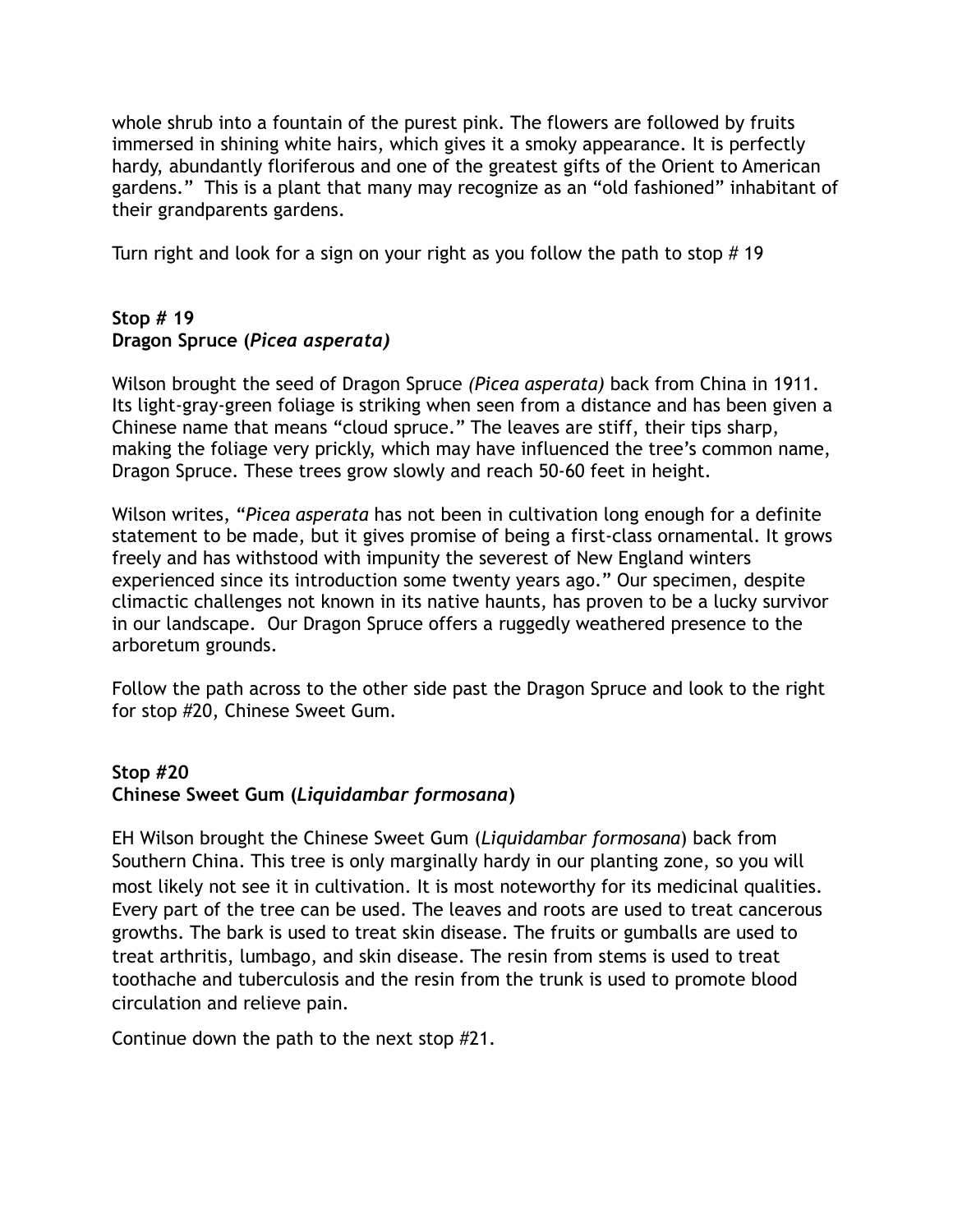#### **Stop # 21 Hardy Rubber Tree (***Eucommia ulmoides***)**

This EH Wilson discovery is from Central China. The Hardy Rubber Tree (*Eucommia ulmoides*) is hardy from zone Zone 4 -7. As the name implies you can make rubber out of its latex-like sap, however, the process is too costly to do commercially. This tree is grown as a shade tree in China but it is now extinct in the wild. Our specimen is tall and slender, a result of growing up amongst many competitive plant neighbors. Typically, the plant offers a rounded and wider habit that is pleasing in the landscape and well suited for shade creation.. This is one of the few deciduous trees known for complete absence of autumn foliage color expression. The leaves of the Hardy Rubber Tree always die off green before falling

Follow the path around the bend to the next stop #22.

### **Stop #22 Chinese Dogwood (***Cornus kousa chinensis***)**

The *Cornus kousa chinensis* (Chinese Dogwood) is often seen in our local landscapes in full bloom in June. In contrast to our native dogwood, it blooms after the tree has grown its leaves for the season. After the flowers fade they leave behind large berry like fruits. These fruits are edible but are usually left for the birds. This tree is one of EH Wilson's most successful introductions. The Chinese dogwood is also well known for its beautiful, multicolored exfoliating bark, which is similar to that of Stewartia. *Cornus kousa chinensis* typically holds its decorative flower bracts for 4-6 weeks, even longer during cool summers, which extends its bloom time way past that of native dogwoods. One trade off however, is that the tree often blooms heavily only in alternate years. The specimen here before you is truly spectacular, exhibiting the layered habit and beautiful bark that make the Chinese dogwood a standout in the landscape.

Head back to the Tubbs Residense by following the white W signs to the conservatory and stop #23 Evergreen clematis

# **Stop #23 Evergreen Clematis (***Clematis armandii***)**

*Clematis armandii* (Evergreen Clematis) is growing here in the conservatory because it is not hardy in our planting zone but can be put outside during the growing season. It is loved by gardeners for its large 2  $\frac{1}{2}$  inch fragrant white flowers that bloom in the spring. Its dark green leaves droop to give a textured look and it can be used for screening. Proceed from the conservatory to the Stone Barn.

Follow the "W" signs to stop # 24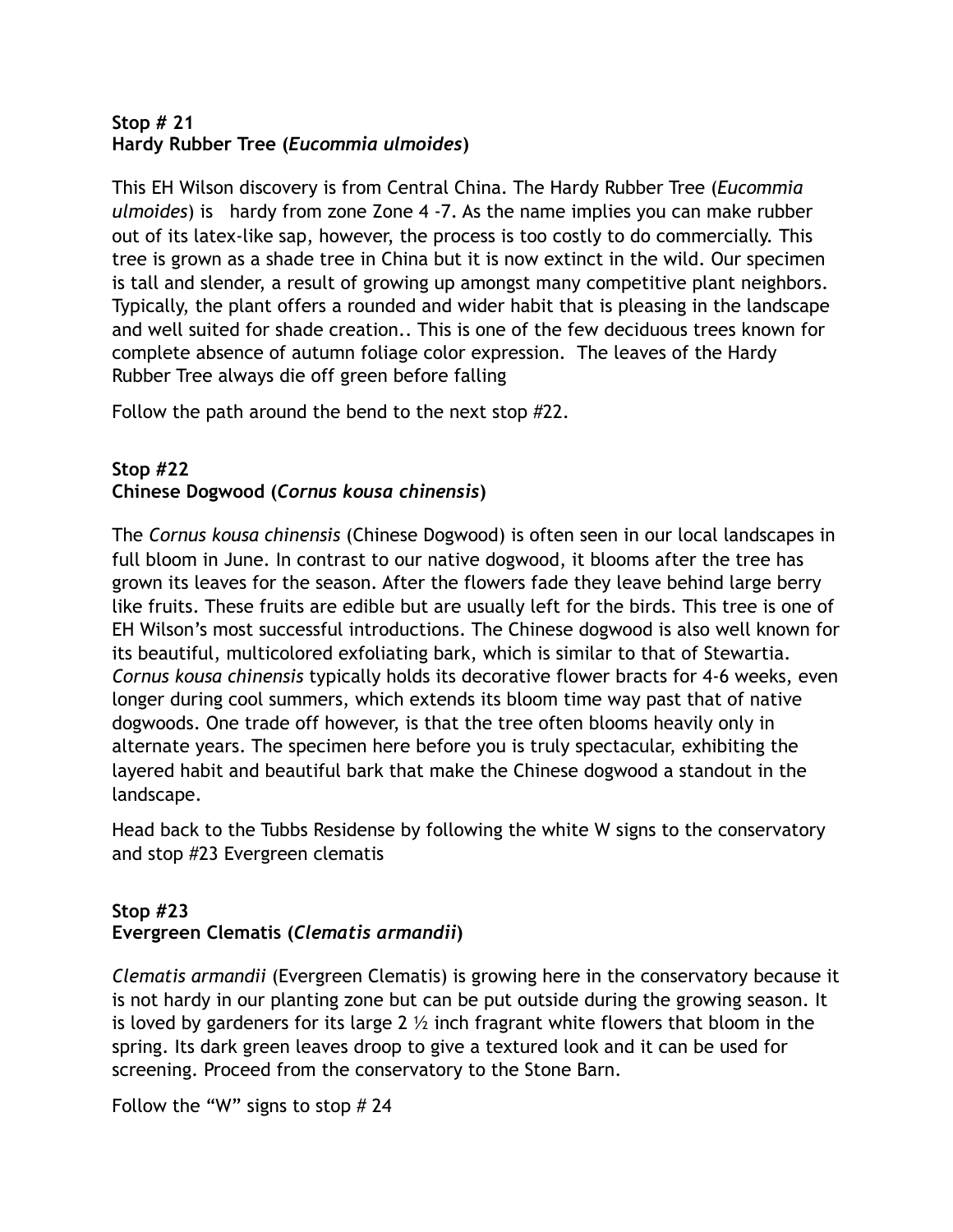#### **Stop #24 Leatherleaf Viburnum**

In his book, *More Aristocrats of the Garden* Wilson wrote "A remarkable Viburnum and totally unlike any other is *Viburnum rhytidophyllum* with six to eight inch long deep green, lance-shaped, strongly wrinkled leaves which on the underside are covered with a dense white felt. It is a shrub from five to ten feet tall, compact in habit and has broad flat heads of yellowish-white flowers succeeded by handsome fruits, which as they ripen change to pink and crimson and are finally jet black. It is the enormous heads of these fruits combined with the bold wrinkled foliage that has won for this plant so many friends. This is hardier than other evergreen species mentioned, flourishing in this country as far north as Providence, Rhode Island. It is a woodland species and should be given protection from strong winds". *Viburnum rhytidophyllum*, like many of its relatives in the genus, are relatively deer resistant. This plant is also beneficial as a food source for native wildlife such as birds and chipmunks.

Turn to the left and walk behind the Propagation House to stop #25, Holly Olive.

# **Stop #25 Holly Olive (***Osmanthus armatus***)**

Commonly called holly olive because the leaves resemble holly. This shrub is only marginally hardy in Zone 6 but in Zones 7-9 it can grow up to 12ft and makes an excellent hedge. Notice that it is planted by the stone wall. This keeps it protected from winter winds and has helped this plant to survive. Wilson brought this plant back from Western China. A common variety that you may see in the gardens of our area is *Osmanthus heterophyllus* 'goshiki', a slow growing shrub with beautiful golden variegation. Plant taxonomists will note that Osmanthus leaves are oppositely arranged, a distinctly different pattern from the alternate leaf arrangement common to all Hollies.

Proceed up the road, turn right at the "W" sign and follow the path to the next stop #26 Sprenger's Magnolia.

# **Stop #26 Sprenger's Magnolia**

This is a hardy magnolia with beautiful, fragrant, pink flowers often achieving a size of 8-10 inches in diameter when blooming in early spring. It typically grows to about 20ft tall. You will not see this plant in cultivation, but you will see the many cultivars that have been developed from it, such as Diva, Lanhydrock, and Wakehurst. It is